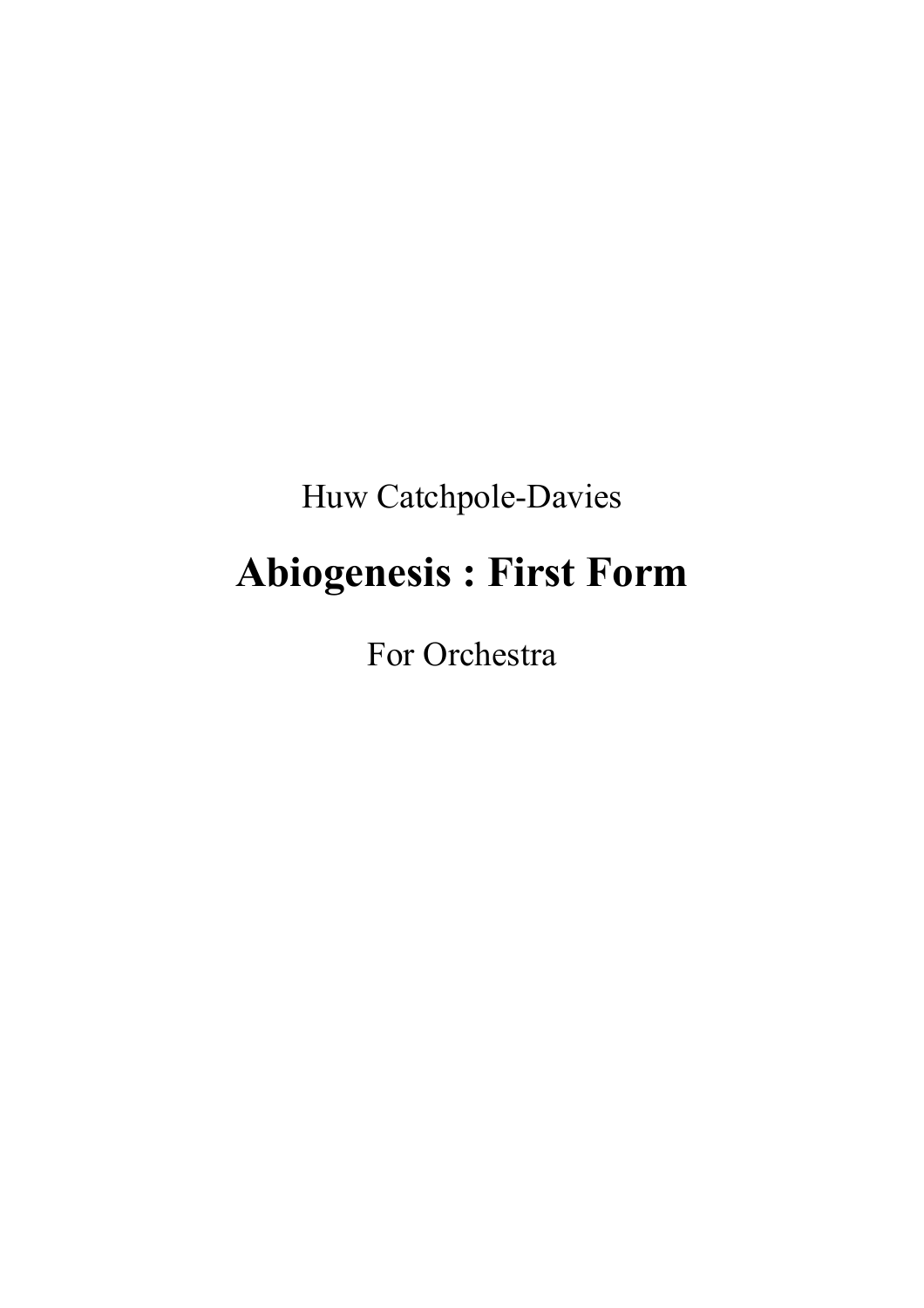i

#### **Abiogenesis Preface**

*Abiogenesis* – the evolution of living organisms from inorganic or inanimate substances. This piece is designed to illustrate a murky primordial soup that develops towards a living rhythmic entity by the close. One of the key features of the work is a breath-like crescendo gesture appearing throughout the piece in various guises (bb.1-2 /bb.11-12/bb.59-62). This doubles as a churning near the beginning when played by the whole orchestra (bb.17-20). This breath-like gesture builds to many anti-climaxes before the main climax of the work begins (b.97). The main dense section of the work preceding this climax (bb.68-96) is representative of the creature taking its first breath and the potential that this breath means for its life – now it *is* living. Following this portion is the final section of the piece where we can hear the creatures living heartbeat played across the orchestra; the creature's excitement at its first breaths now subsiding with its diminishing heartbeat.

While using fairly standard orchestral instruments I attempted to create "primordiality" by using pitch-class sets incorporating quartertones, which are intended to be played consistently. Further to this the orchestra is exploited gesturally and, largely, as one sounding body in the opening. Contrasting this homogenous use of the orchestra it is split into families during the section preceding the climax (bb.68-96) with a premonition of this occurring in the double-horn solo (bb.40-54) where the double-horn emerges out of the texture for the first time. Double-horn is a descriptive term for the conception of an imaginary instrument. While prescriptively a closely connected heterophony is heard between the Horn duo, their lines are conceived as contributing to a single instrument that struggles to break out of its own musical line; we may imagine this as analogous to a butterfly struggling to emerge from its chrysalis, the two horns being the single butterfly and the chrysalis being a single musical line sitting somewhere between the average of what is notated between bb.40-54.

The chance to work with orchestral forces for *Abiogenesis* allowed me to experiment with a new method of composing. Prior to this work I'd spent a lot of my time composing at the piano to discover the pitches and harmonies I wished to use in my works. While I enjoyed the audible feedback given by the piano, for me, this came with the drawback of creating moments of inconsistencies on the page that did not match the 'score' in my head. My explanation for this is that in my exploration of many different versions of a particular musical moment, while composing at the piano, my psychological reaction to eventually having to choose only one of these moments was ultimately unsatisfying and thus lead to the disparity of the real single-score with my imagined multi-score. I would call these moments 'fluxing' as they never seemed to have completely phased into the score of the real. While an odd psychological phenomenon I'm still aware of it when composing at the piano to this day. For *Abiogenesis* I intended to completely remove the piano from my method and instead focus on just the creation of the real score.

As I was no longer bound to the piano to gain my harmonic language I instead used the technique of selecting pitch-class sets for

various sections and subsections of the work. I found I naturally aimed towards this harmonic technique to consolidate harmonic consistency across small-scale events within the work.

At the time of writing this work I had been experimenting with creating generative harmonic consistency within a computer program. I had designed a small program that would randomly generate notes in a single musical line one after another at constrained random time intervals. Combining two or more of these generating musical lines created harmonic interest. The question that arose was how to create a harmonic consistency between two or more randomly generating musical lines. The full discussion can be found in chapter 2 of the accompanying critical writing; however, my conclusion was to provide the computer with specific predesigned pitch-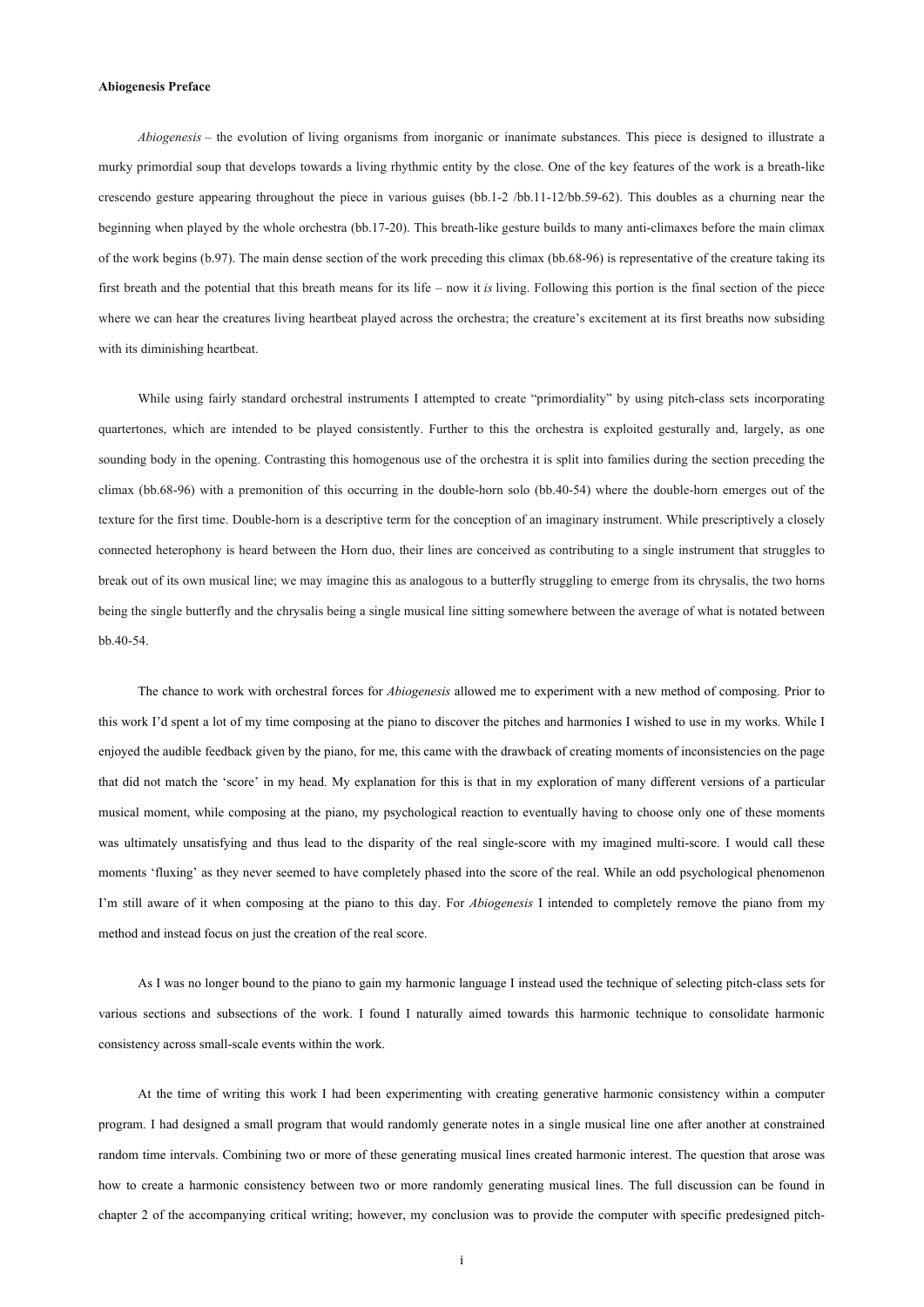# ii

class sets which force the generative engine's decisions to be that of only concurrently pleasing options. The idea of a stable pitch-class set evolves into the concept of a harmonic-cloud in my critical writing—a stable area of predictable harmony in a generative musical environment, allowing the predictability to be used by the composer to affect.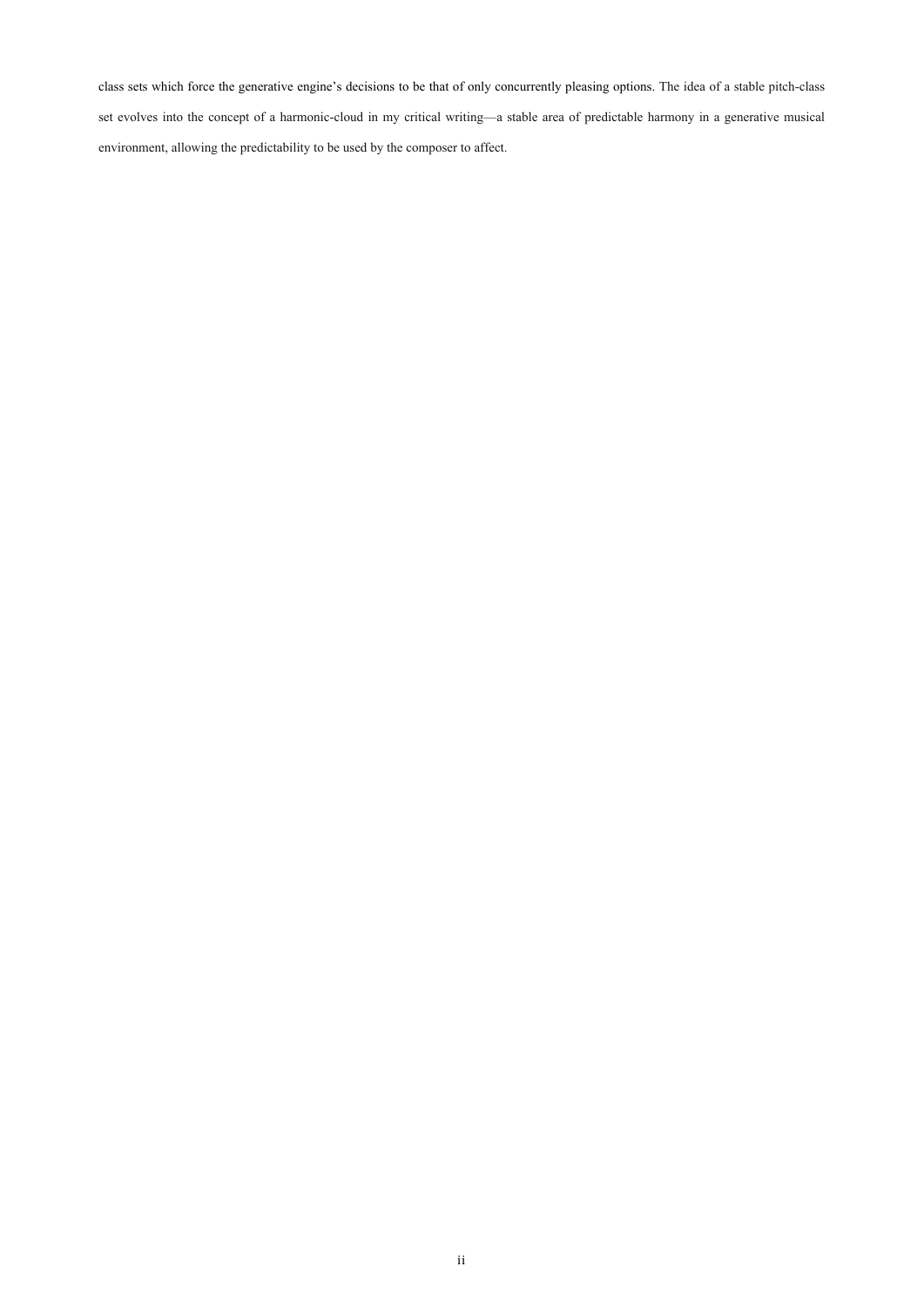*Dedicated to Emily MacGregor, Jason Preece, Kate Kennedy, Philippa Dand and Liz Mowforth.*

# **Abiogenesis: First Form**

*For orchestra*

## **Orchestra**

2 Flutes 2 Oboes 2 Clarinets in Bb 2 Bassoons

2 Horns in F 2 Trumpets in Bb

Percussion (1 Player) 4 Timpani Bass Drum Vibraphone 3 Woodblocks Cowbell Suspended Cymbal Tam-tam Bow

Divisi Strings

**= Score in C =**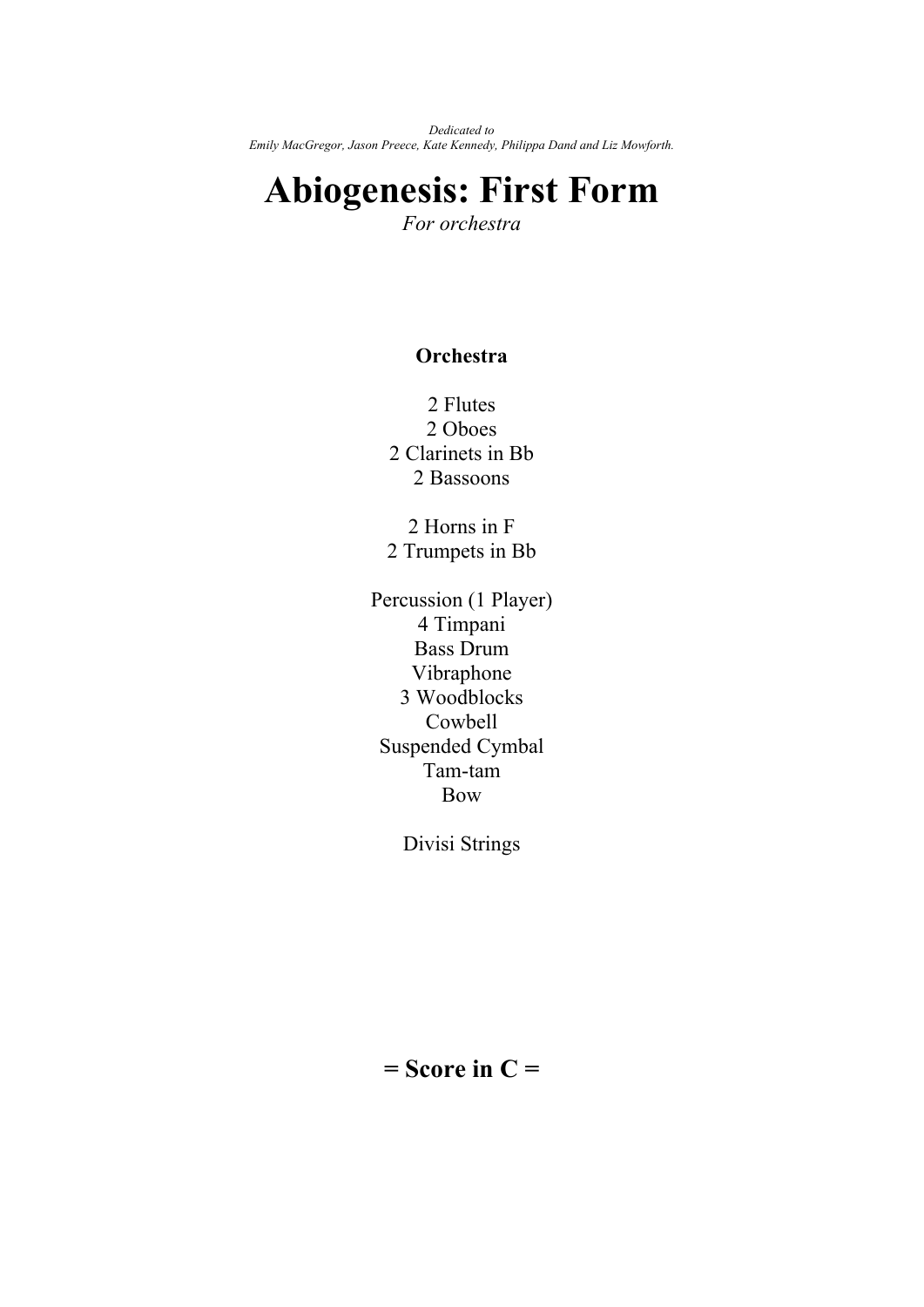### **Performance Directions**

#### **General**

If resources allow, double both woodwind parts. Conductor to face the audience with intended orchestral layout.

#### **Positioning**



#### **Notation**

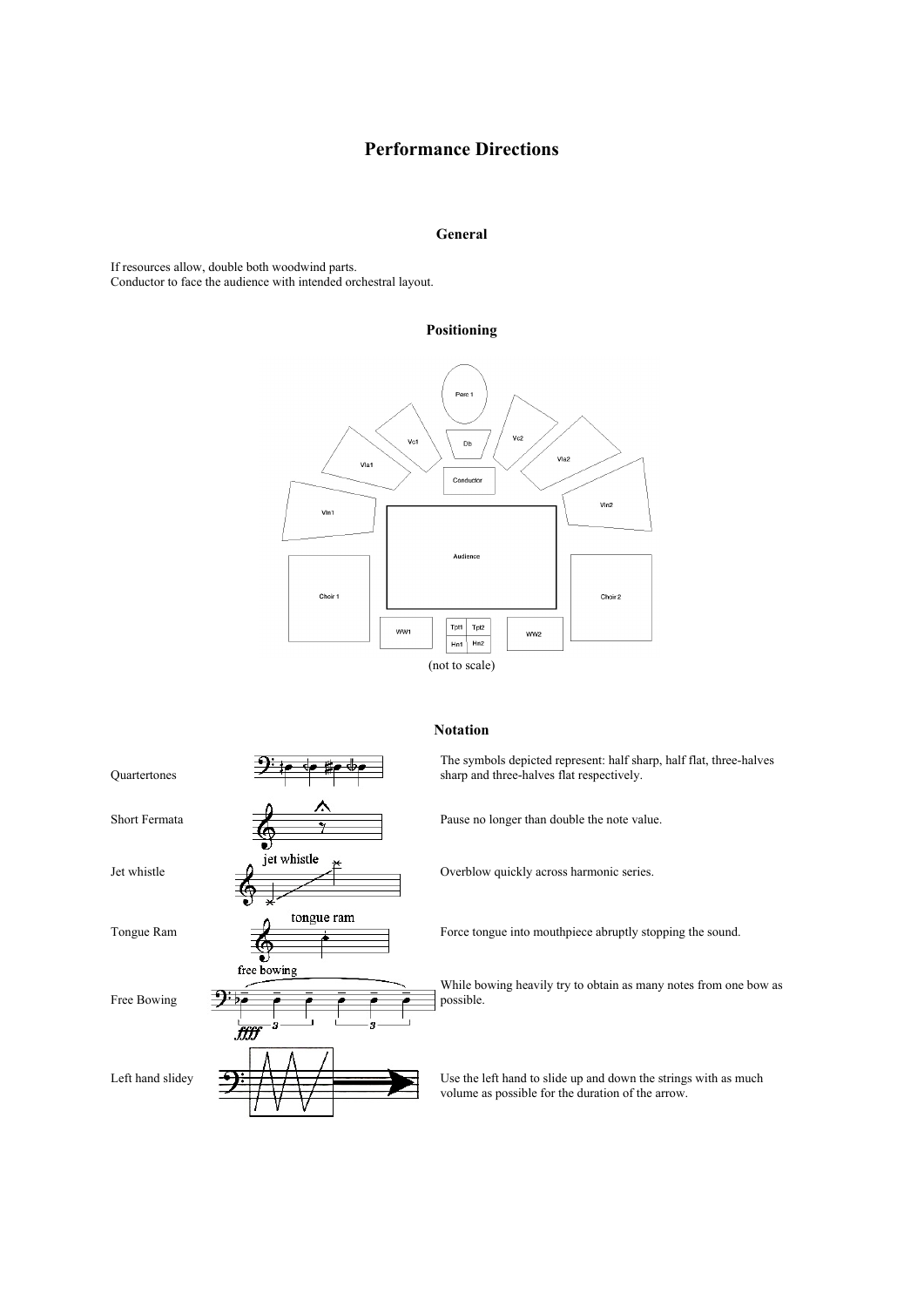## **Abiogenesis: First Form**





f ' >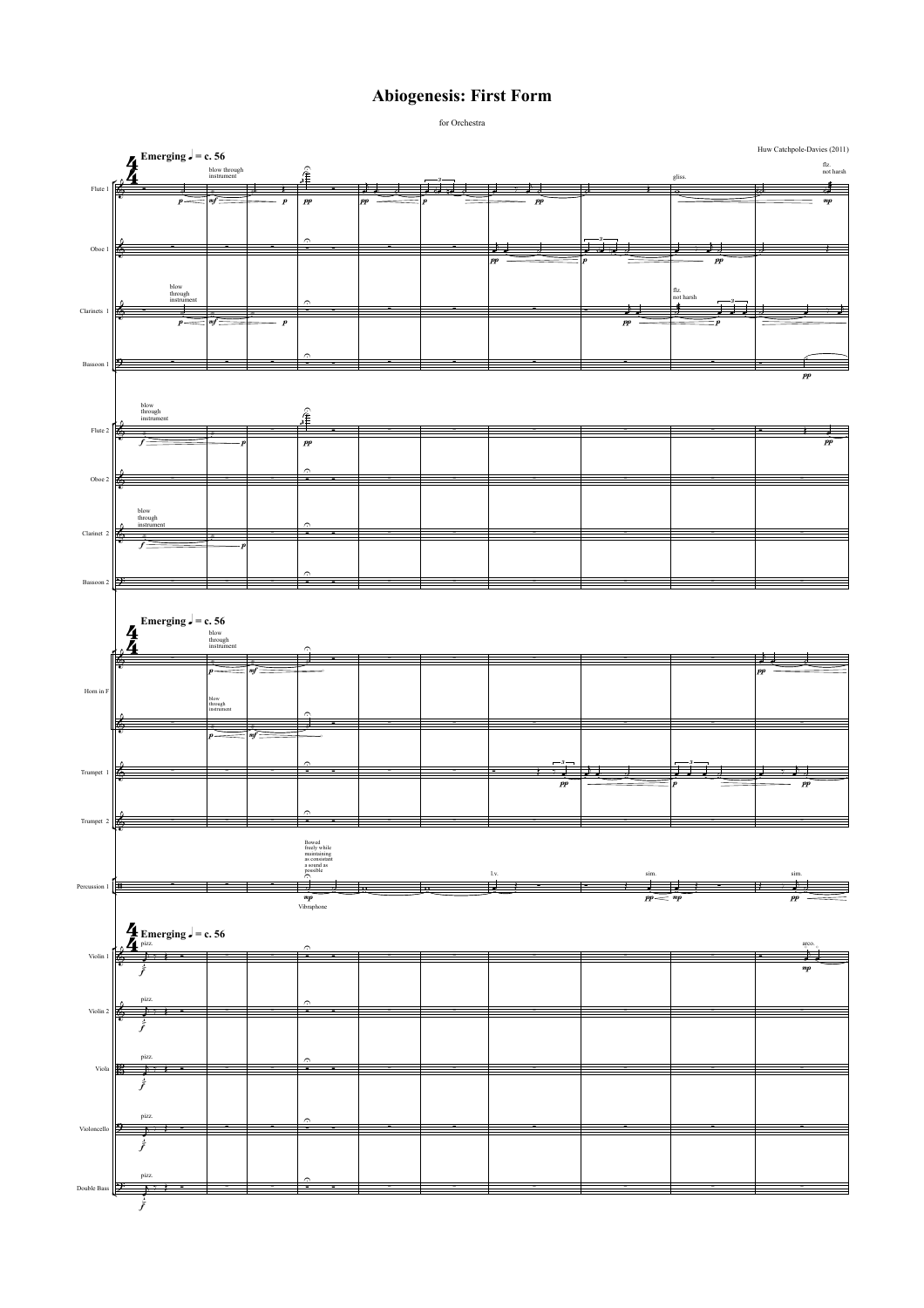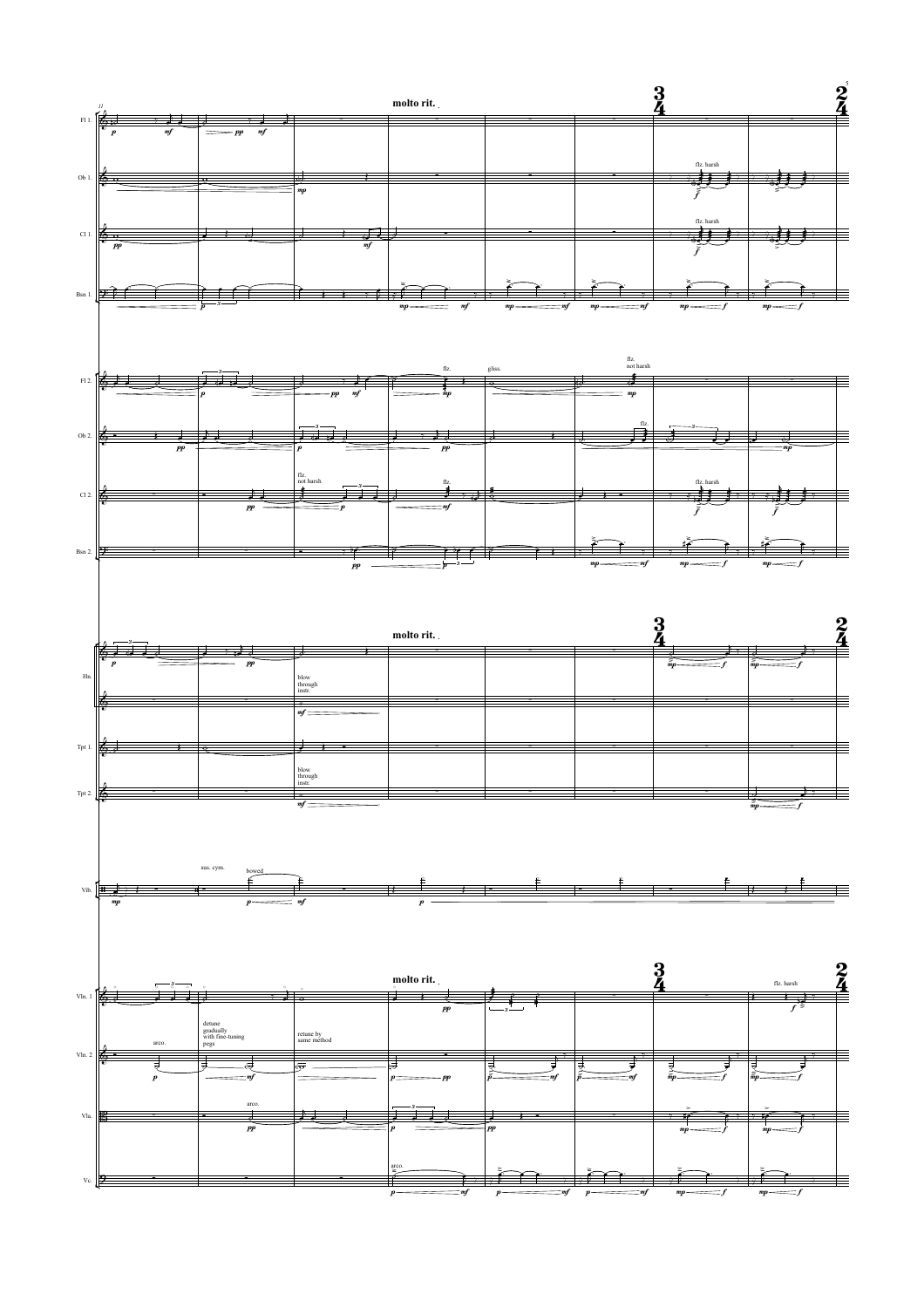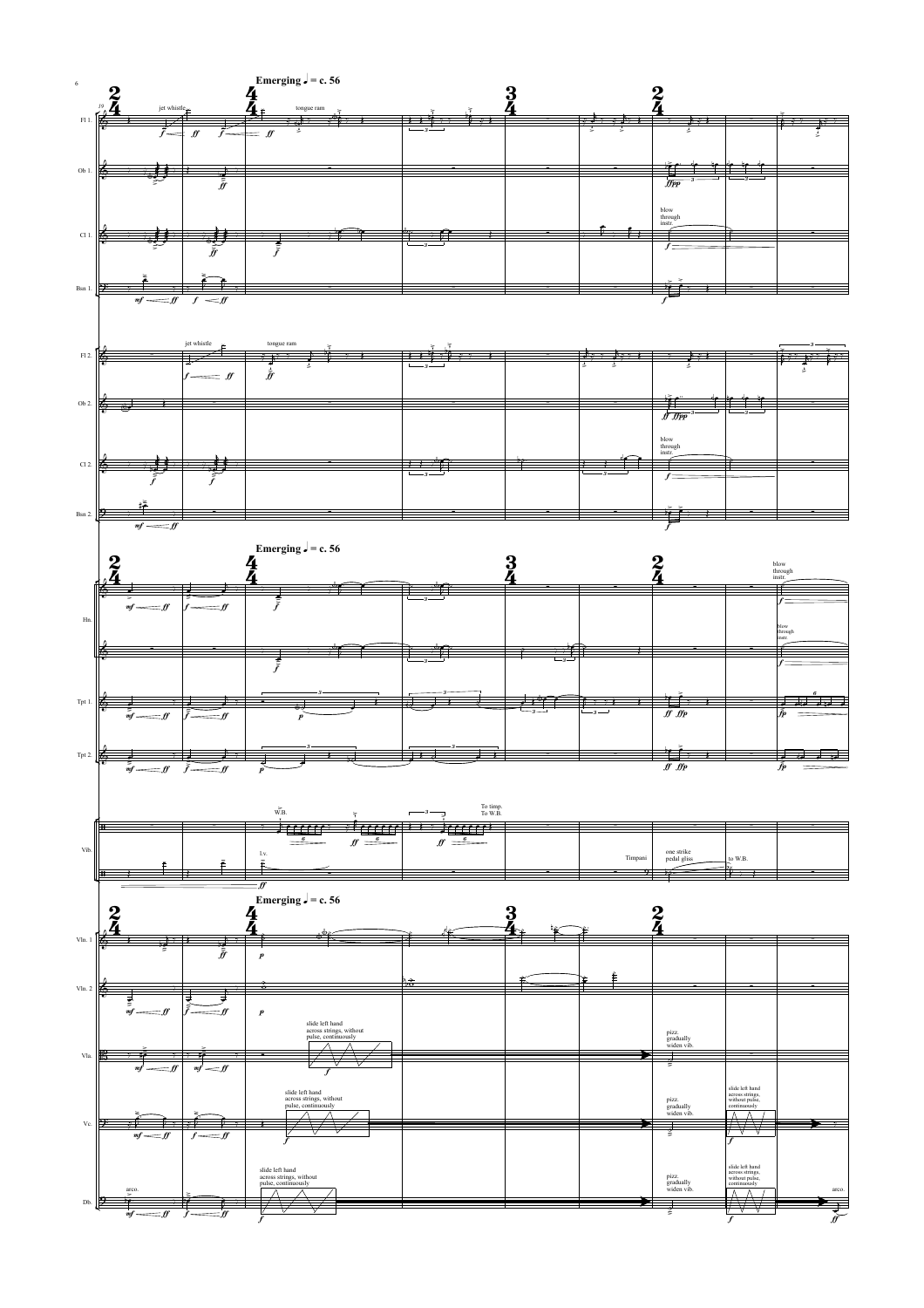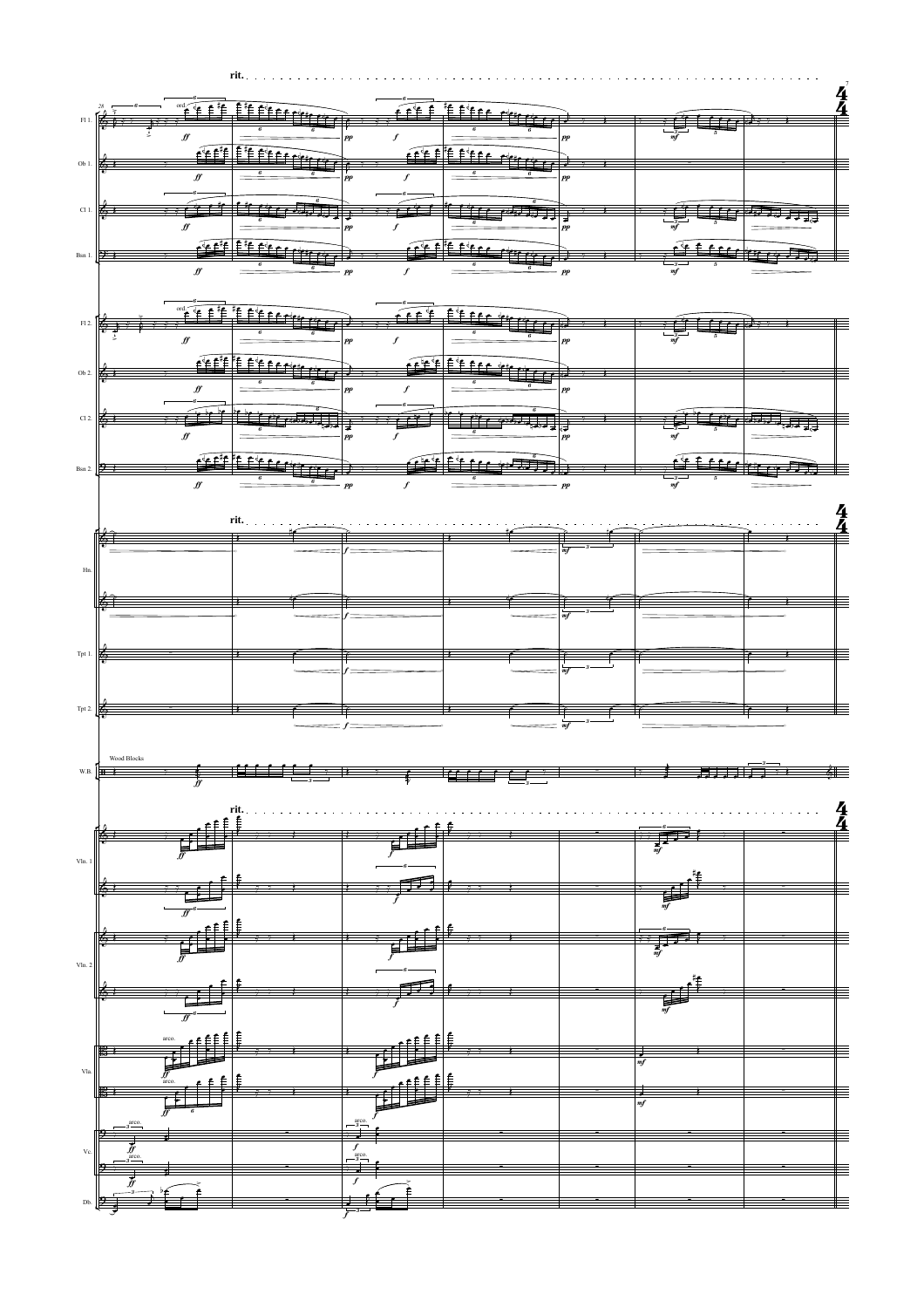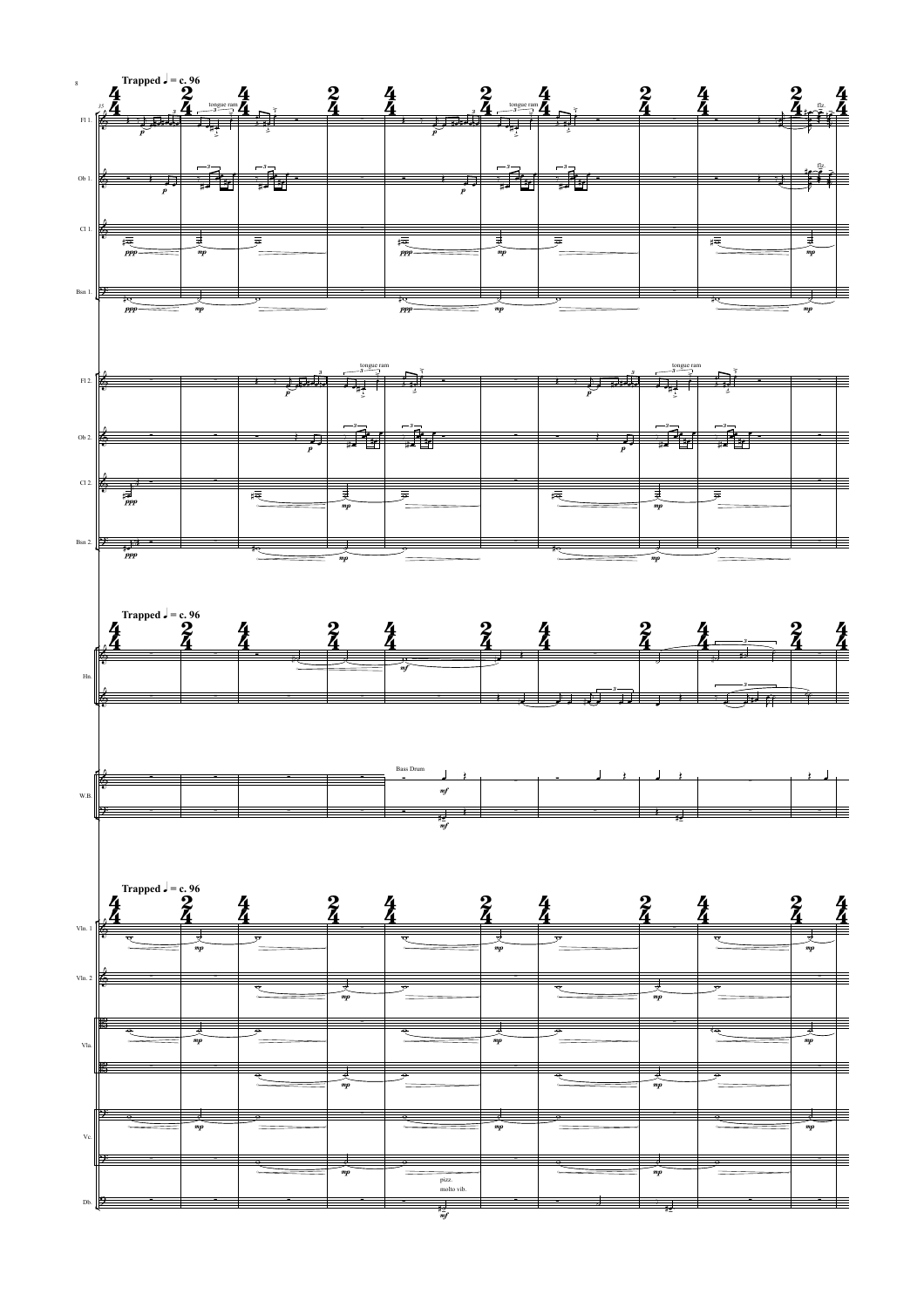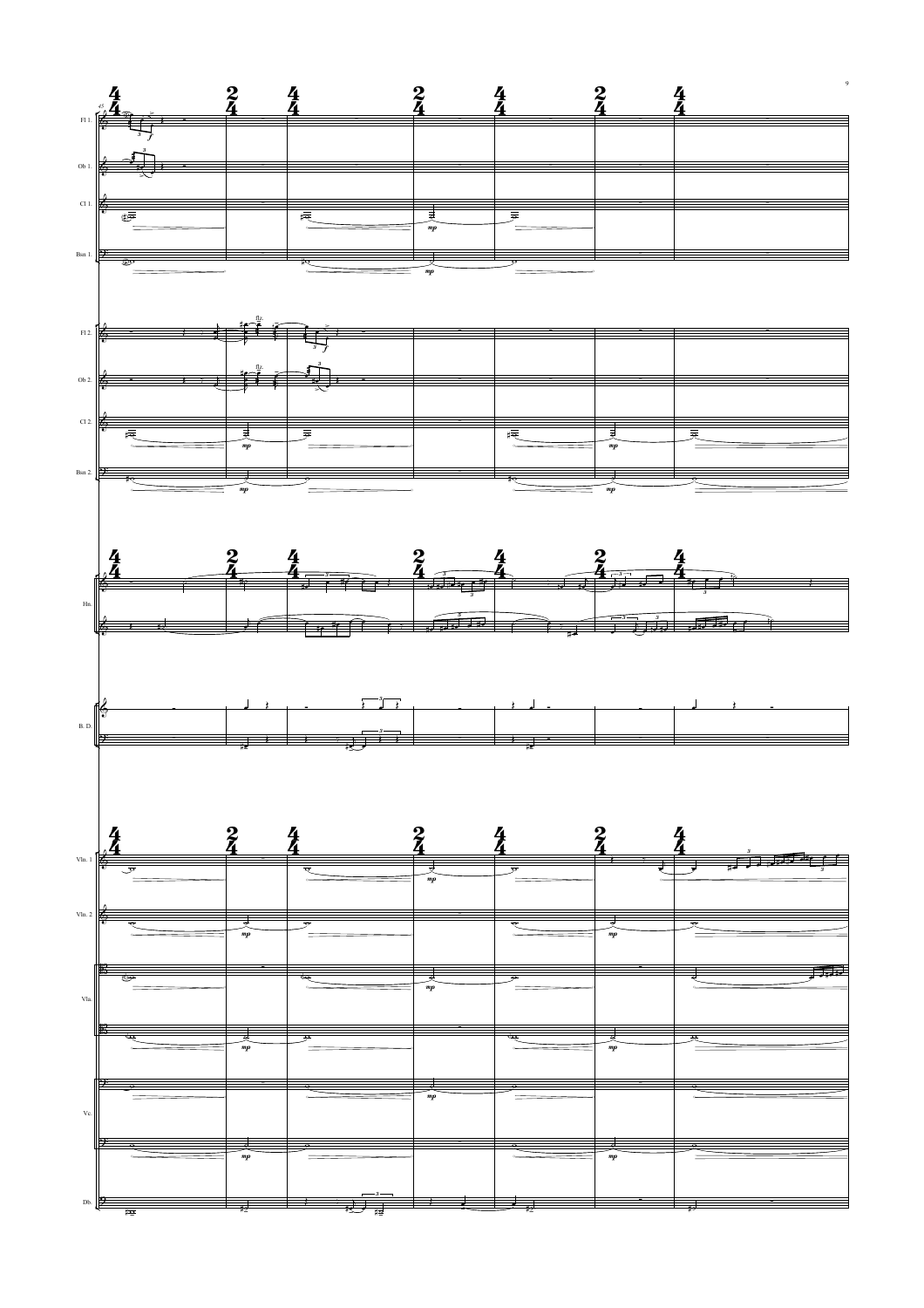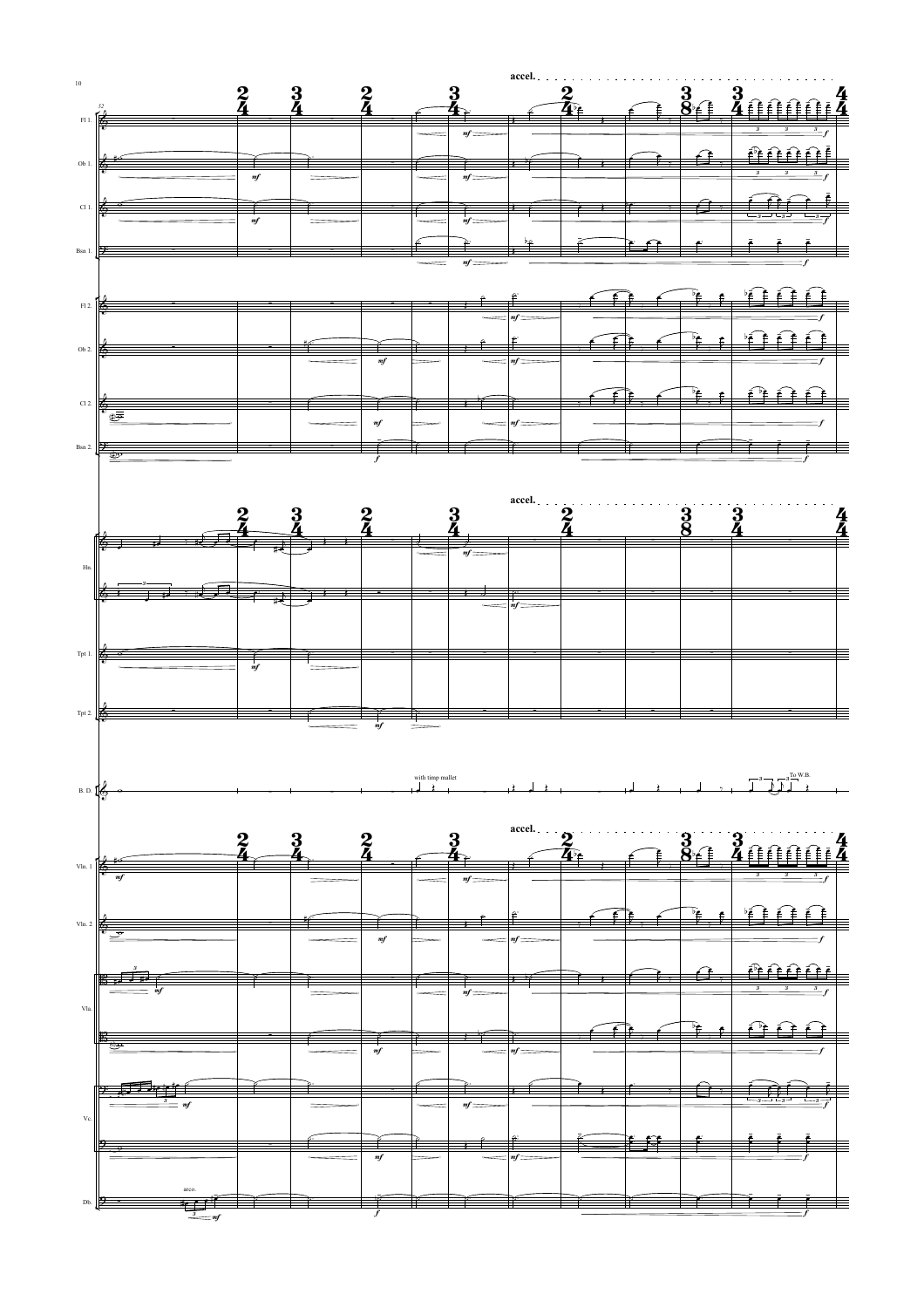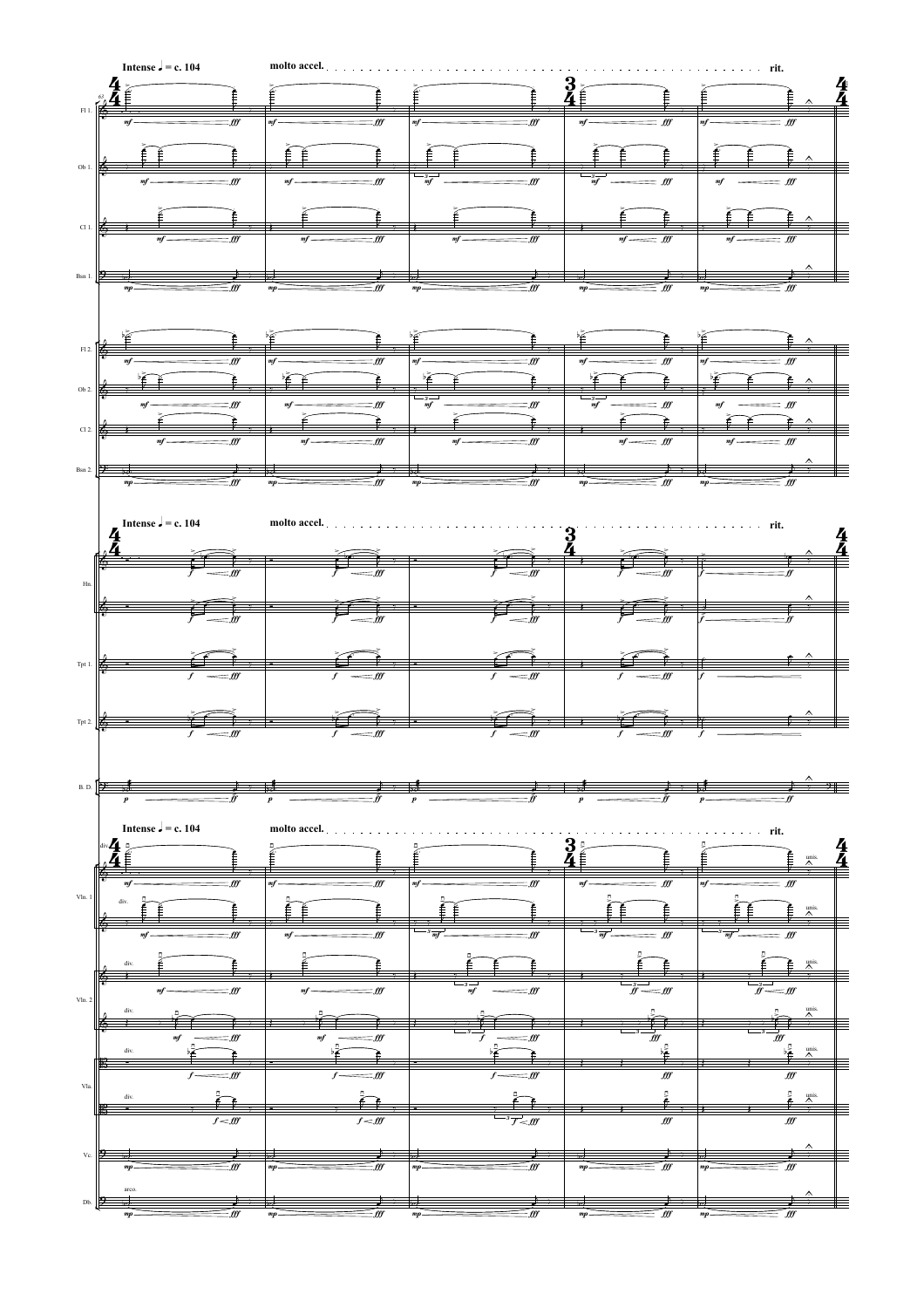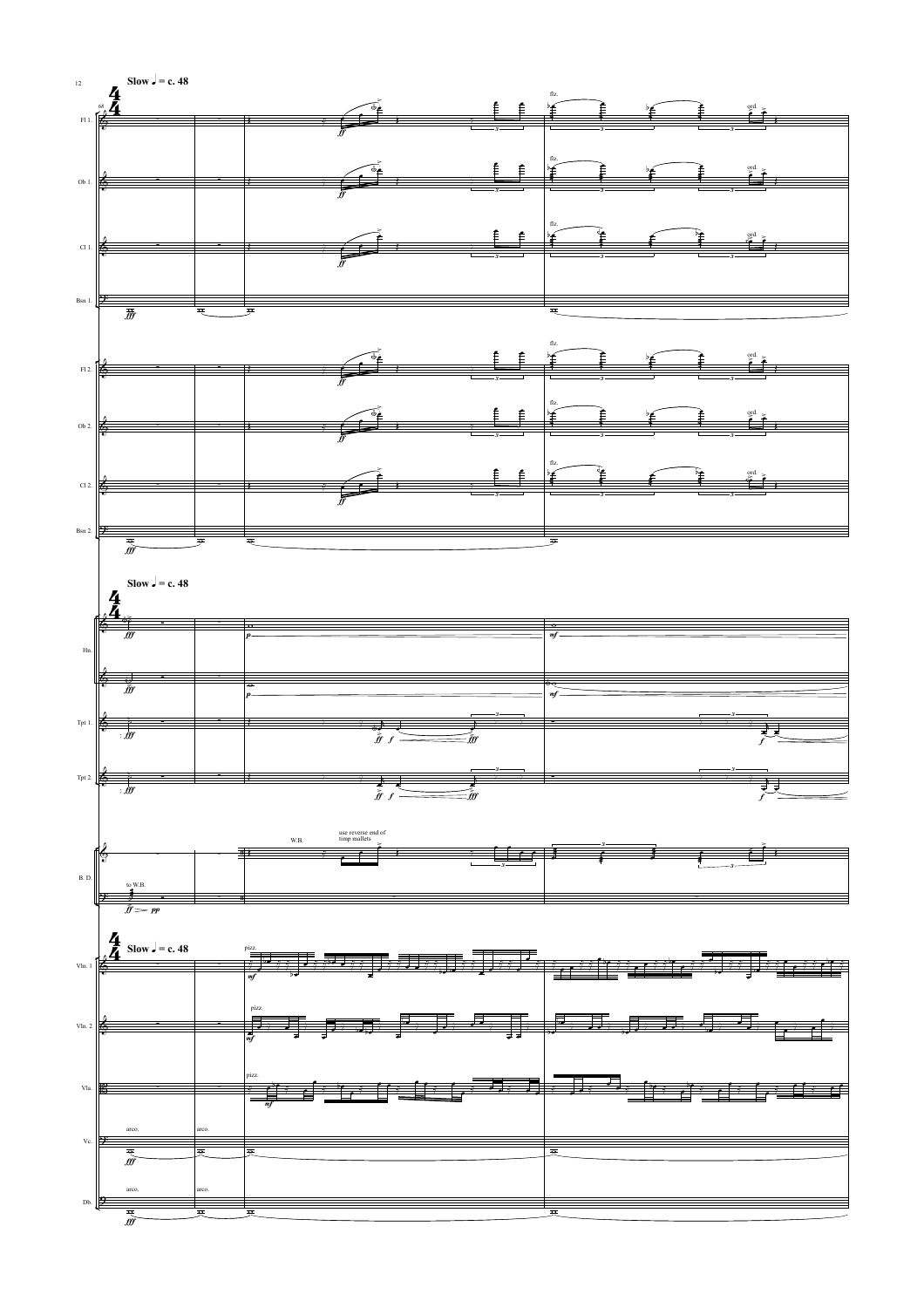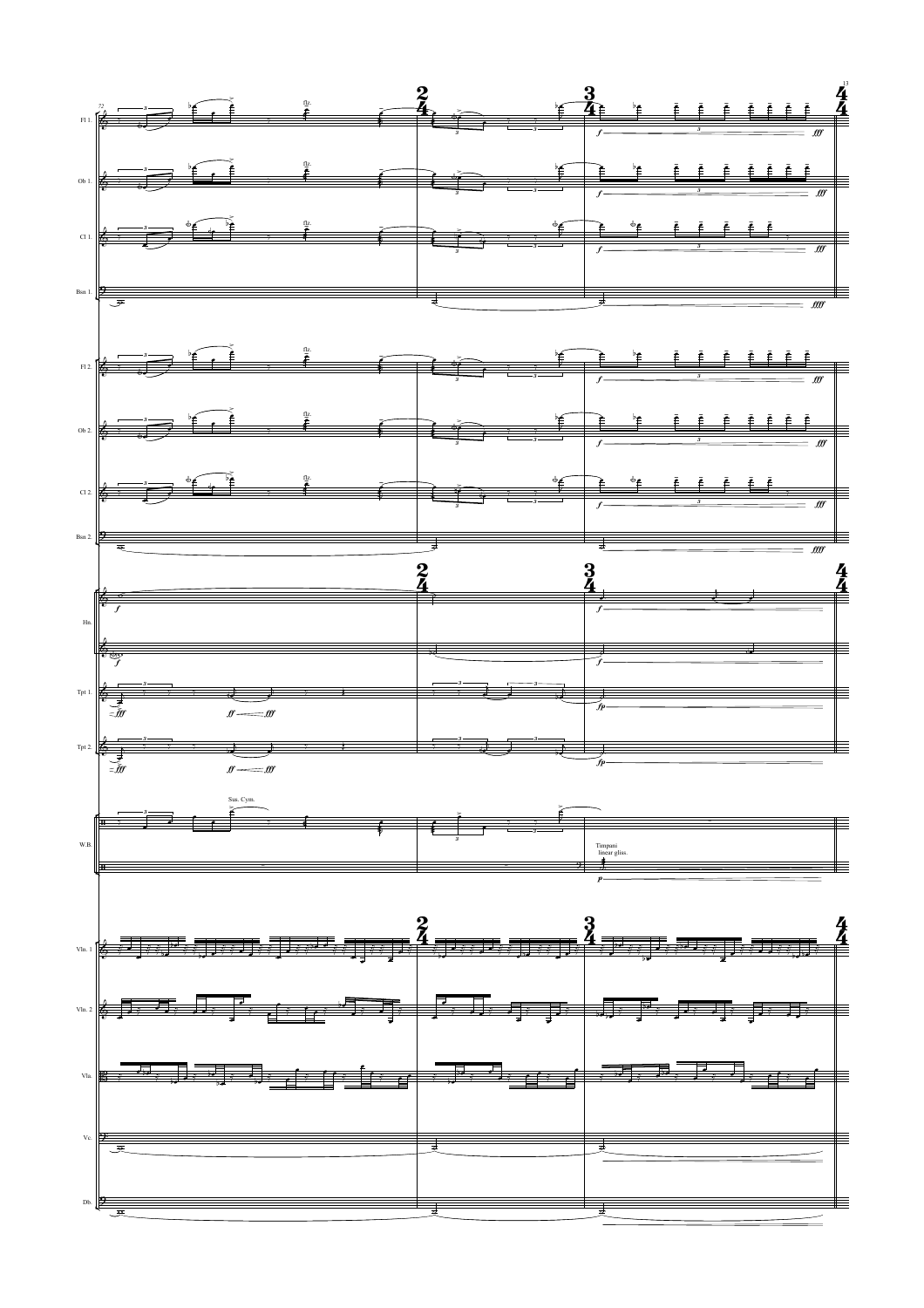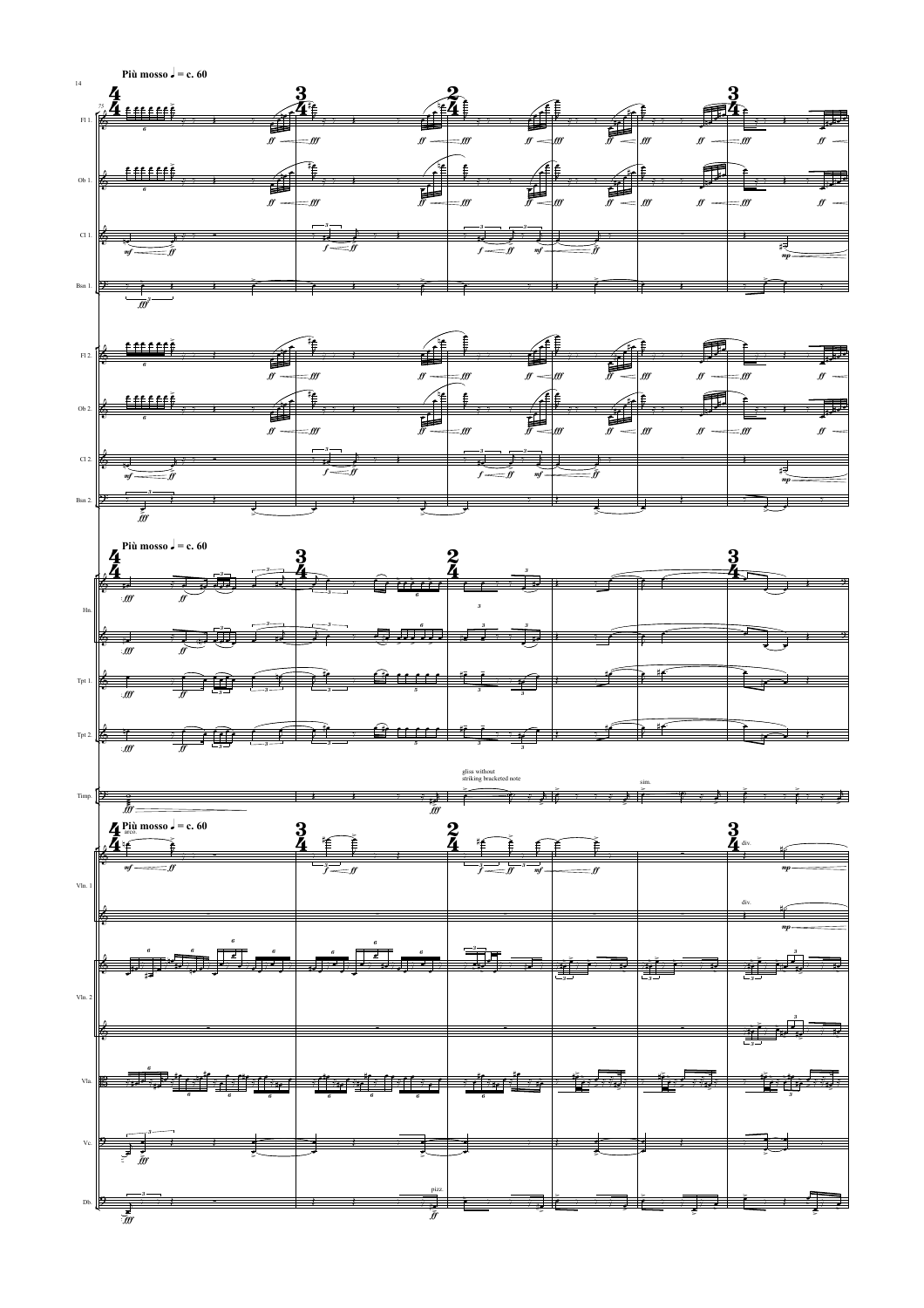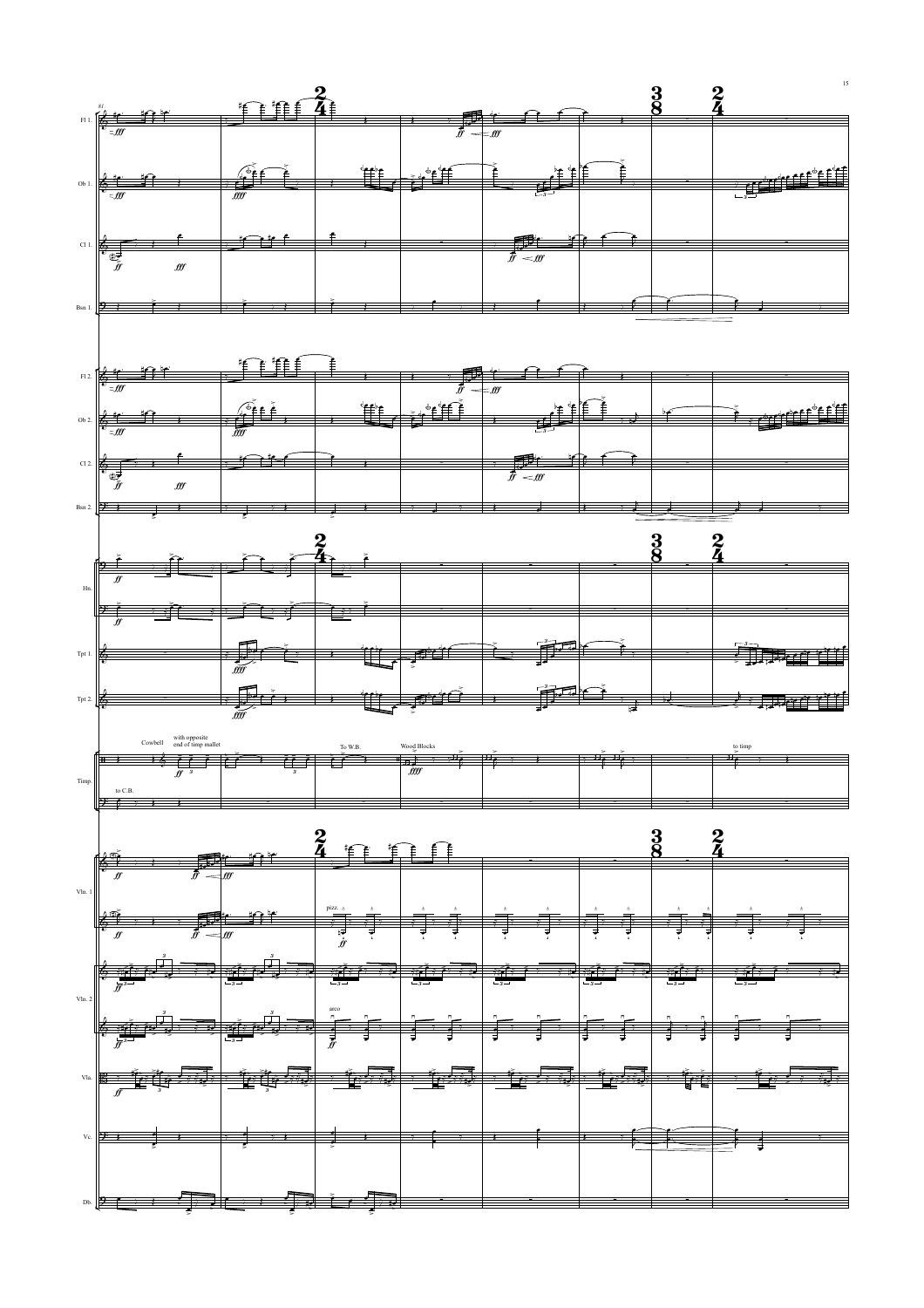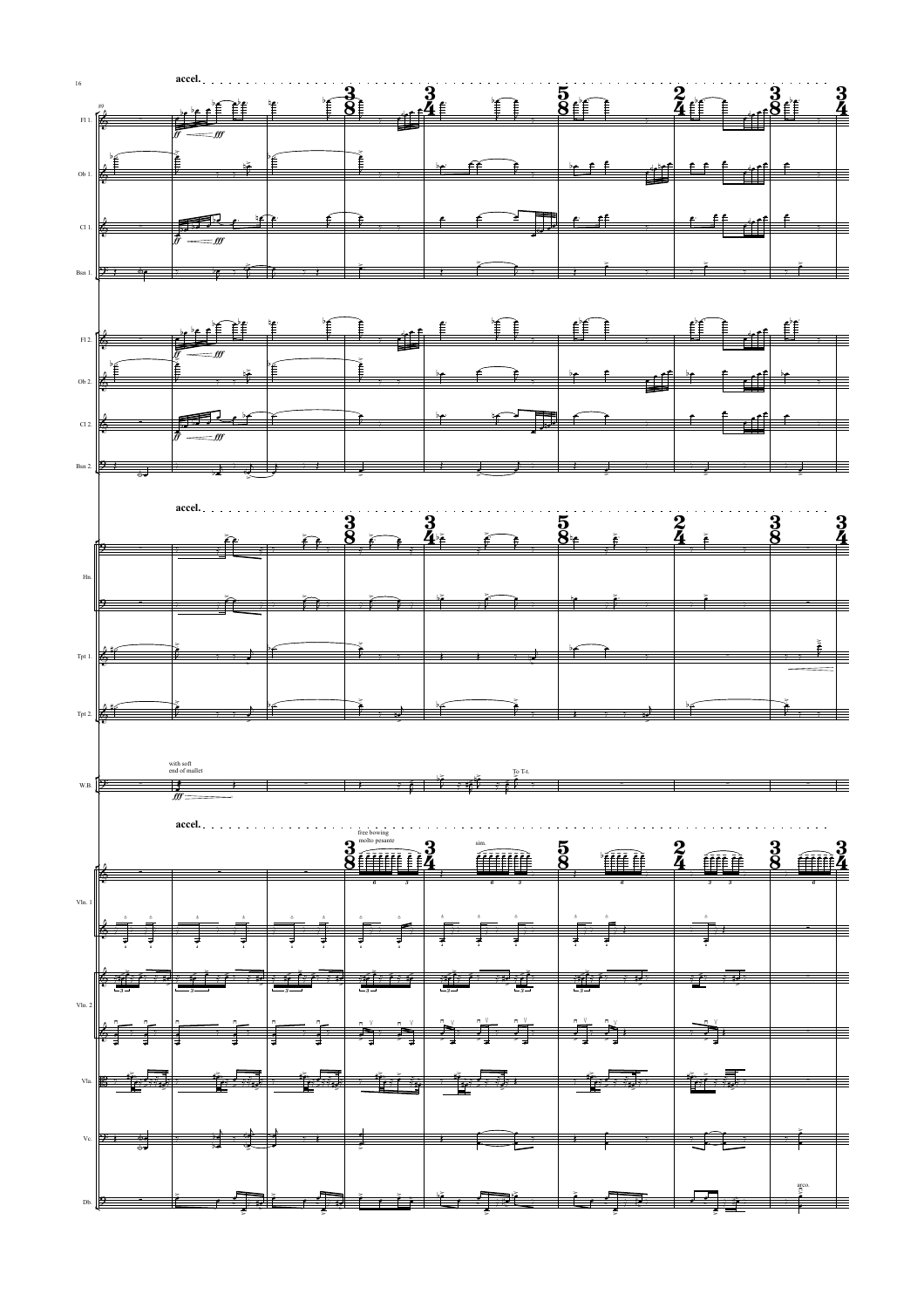

**Mechanical**  $\sqrt{ }$  = c. 81